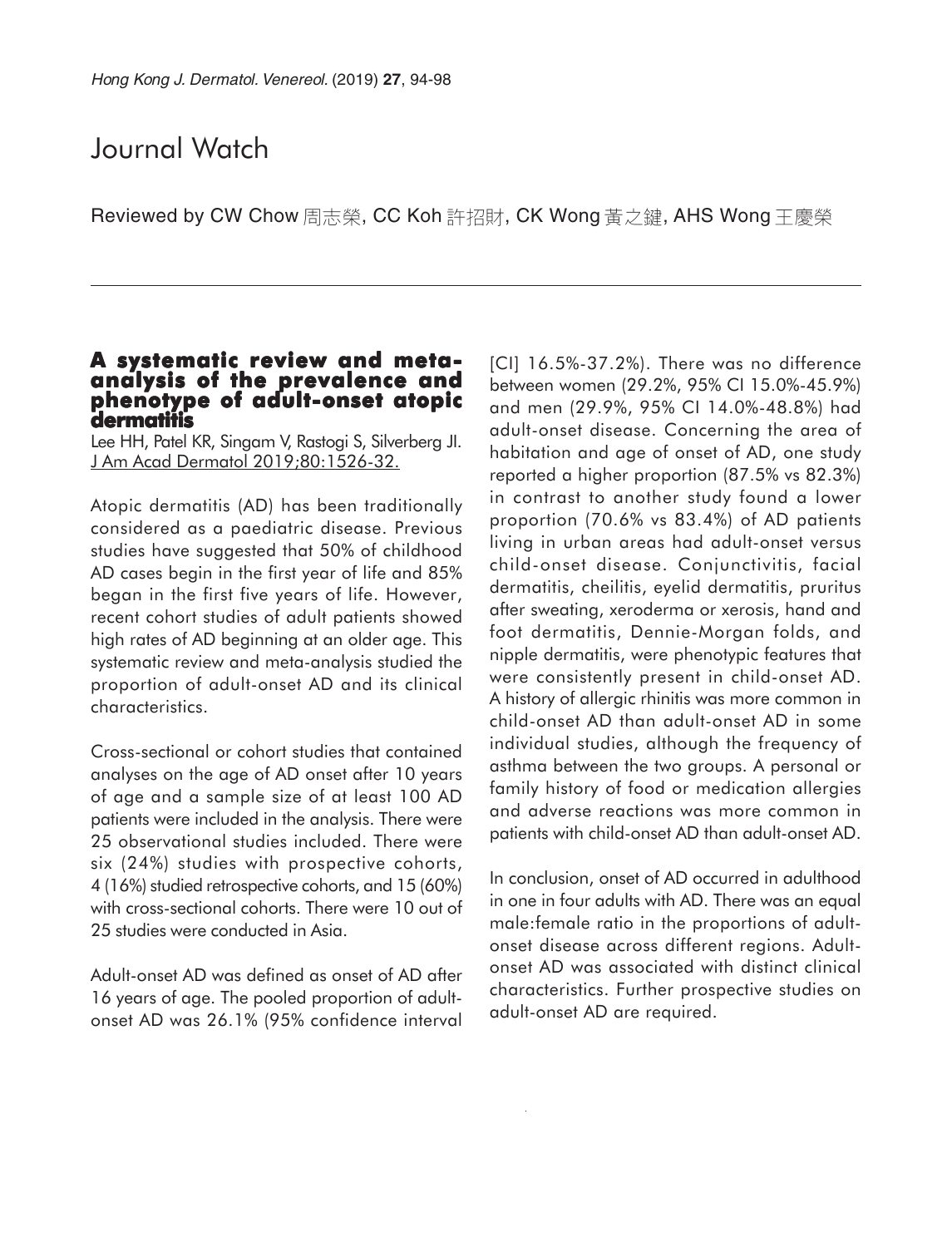#### **P otential of narrow -band ultraviolet B to induce sustained durable complete remission offtherapy in patients with stage I therapy in stage I mycosis fungoides**

Pavlotsky F, Dawood M, Barzilai A. J Am Acad Dermatol 2019;80:1550-5.

Narrow-band ultraviolet B (NBUVB) is considered to be treatment of choice for stage I mycosis fungoides (MF). In a previous study of stage I MF patients treated by NBUVB, 84% of stage IA and 78% of stage IB patients achieved complete response (CR). Despite the high initial CR rate, there is limited data on long term disease-free survival (DFS) after phototherapy. This retrospective cohort study aimed to examine the DFS rate at  $> = 5$  years in stage I MF patients after CR induction with NBUVB.

A total of 117 stage I MF patients started NB-UVB thrice weekly during 2003-2010. Ninetythree patients (80%) achieved a CR. They were followed-up for period of five years or more. Of these, 56 (60%) cases had no recurrence as of March 2017 and the mortality rate was zero. There were 22 clinically clear-cut recurrences and recurrence was confirmed by biopsy in another 15 cases.

In the univariate analysis, a younger age (patients <50 years 124 months vs 91 months for patients >/=50 years), early stage of MF (stage IA:131 months vs stage IB 87.6 months), lower total cumulative dose (total dose<40J/cm2:123 months vs 91 months for total dose  $>$ /=40J/cm<sup>2</sup>) and fewer sessions (118 months vs 93 months for total of  $<$  50 and  $>$  = 50 sessions respectively) of NBUVB were associated with a longer DFS. In the multivariate analysis, when stratified by stage and age (106-142 months) the DFS was significantly shorter for stage IB patients aged >/=50 years (72 months) than for the other three patient groups. There was no difference in the recurrence rate in terms of sex and skin phototype.

The main limitation of this study was the retrospective nature. There may have been recall error about topical steroid usage and intentional tanning. Moreover, the morphology of the lesions (i.e. patches or plaques or both) could not be assessed.

In conclusion, 80% CR and 60% were diseasefree for >/=5 years stage I MF patients could be achieved by NBUVB. Younger patients with stage IA have a higher chance of achieving this.

# **Benefit-risk profile of tofacitinib in patients with moderate-to-severe chronic plaque psoriasis: pooled analysis across six clinical trials**

Strober BE, Gottlieb AB, Van de Kerkhof PCM, Puig L, Bachelez H, Chouela E, et al. Br J Dermatol 2019;180:67-75.

Biological therapy in general, has better response rate than traditional systemic therapy in treatment of moderate-to-severe chronic plaque psoriasis. Current biological therapies for psoriasis are all administered parenterally. On the other hand, tofacitinib is a Janus kinase inhibitor which is administered orally and is therefore more advantageous in terms of convenience. This study investigated the benefit-risk profile of tofacitinib in treatment of moderate-tosevere chronic plaque psoriasis. In the study 745, 741 and 373 patients received oral Tofacitinib 5 mg and 10 mg twice (bd) daily and placebo over 52 weeks respectively. Psoriasis Area and Severity Index (PASI) 90 was achieved in patients receiving tofacitinib 5 mg or 10 mg bd than placebo at week 16 (PASI 90: 22.2%, 39.1% and 3% respectively; P<0.001). The response was maintained in more than 65% of tofacitinib group patients with PASI 90 at week 16 at week 52. A greater number of patients receiving tofacitinib 5 mg or 10 mg bd achieved Higher Nail Psoriasis Severity Index (NAPSI) 75 than placebo at week 16 (16.9%, 28.1% and 6.8%, respectively; P<0.001). More patients in the tofacitinib group had a lower Dermatology Life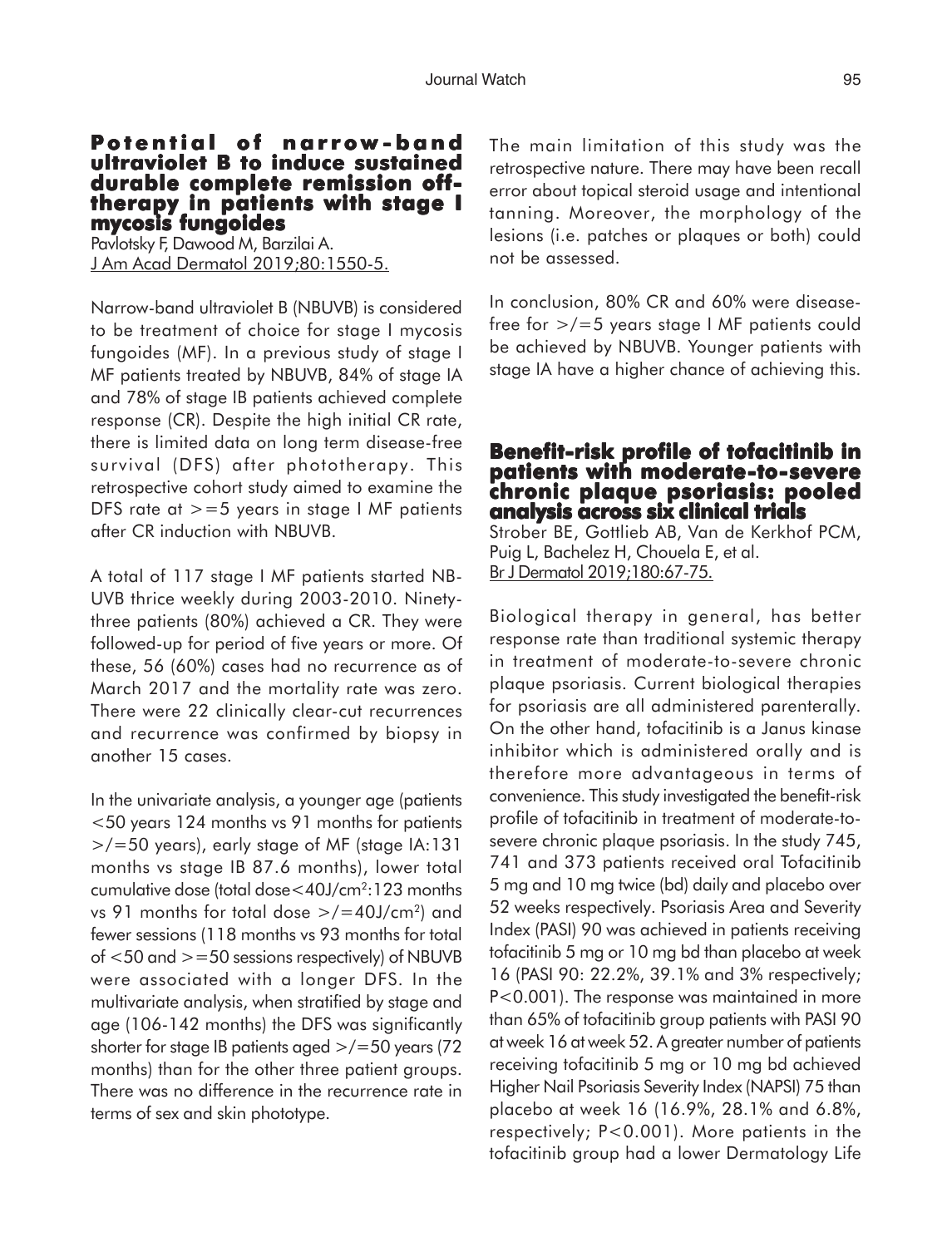Quality Index (DLQI) (score ≤1) than placebo group at week 16: tofacitinib 5 mg bd (27.7%), tofacitinib 10 mg bd (44.3%), placebo (5.3%). More patients in tofacitinib group had a lower Itch Severity Item (ISI) (score  $\leq$ 1) than placebo group at week 16: tofacitinib 5 mg bd (43%), tofacitinib 10 mg bd (60.9%), placebo (10.5%) and a higher number of patients in tofacitinib group had a lower Hospital Anxiety and Depression Scale (HADS) score (score <8) than placebo group at week 16: tofacitinib 5 mg bd (52.4%), tofacitinib 10 mg bd (61.6%), placebo (35.8%).

Tofacitinib 5 mg bd and 10 mg bd were generally well-tolerated and except for a higher rate of herpes zoster (mild or moderate), side effects were generally comparable with other biological agent or systemic psoriasis treatment. The most frequently observed serious infections were pneumonia (0.4%), herpes zoster (0.2%) and appendicitis (0.2%). No renal toxicity, hepatic toxicity or bone marrow suppression was reported.

In conclusion, oral tofacitinib 10 mg bd is more effective than tofacitinib 5 mg bd and both have a favourable benefit-risk profile for treatment of moderate-to-severe chronic plaque psoriasis.

## **Efficacy and safety of brodalumab in patients with psoriasis who had inadequate responses to ustekinumab: subgroup analysis of analysis of two randomized phase III trial III trial**

Langley RG, Armstrong AW, Lebwohl MG, Blauvelt A, Hsu S, Tyring S, et al. Br J Dermatol 2019;180:306-14.

Brodalumab is a human anti-interleukin 17 receptor A monoclonal antibody that block IL-17 cytokines. It is a new biological agent approved for treatment of moderate or severe psoriasis. This study compared the therapeutic response of brodalumab with another biologic treatment: ustekinumab.

Patients aged 18 to 75 years were randomised to receiving brodalumab 210 mg or 140 mg every 2 weeks (subcutaneous injection on day 1 and weeks 1, 2, 4, 6, 8, 10), ustekinumab or placebo in induction phase (first 12 weeks). At week 12, maintenance therapy with brodalumab 210 mg every 2 weeks, brodalumab 140 mg every 2 weeks, brodalumab 140 mg every 4 weeks or brodalumab 140 mg every 8 weeks was given. In ustekinumab group, ustekinumab dose was given according to body weight (45 mg if ≤100 kg, 90 mg if >100 kg) every 4 weeks initially and then every 12 weeks. Patients treated with either brodalumab or ustekinumab with inadequate response at week 16 received brodalumab treatment 210 mg every 2 weeks.

The efficacy of psoriasis treatment (PASI 75, PASI 90 and PASI 100) at week 52 for following two groups were compared: inadequate response to ustekinumab at week 16 but with brodalumab rescue treatment group vs. inadequate responses to ustekinumab at week 16 with continuation of ustekinumab group. At week 52, inadequate ustekinumab response with brodalumab rescue group had higher response rates than inadequate ustekinumab response with continuation of ustekinumab group: PASI ≥75% (72.6% vs 61.7%), PASI ≥90% (58.1% vs 25.5%), PASI 100% (36.3% vs 5.4%). Side effects were similar between two groups: headache, fatigue, upper respiratory tract infection, nasopharyngitis, and arthralgia. In conclusion, brodalumab was effective in treating moderateto-severe psoriasis patients who did not achieve an adequate response with ustekinumab.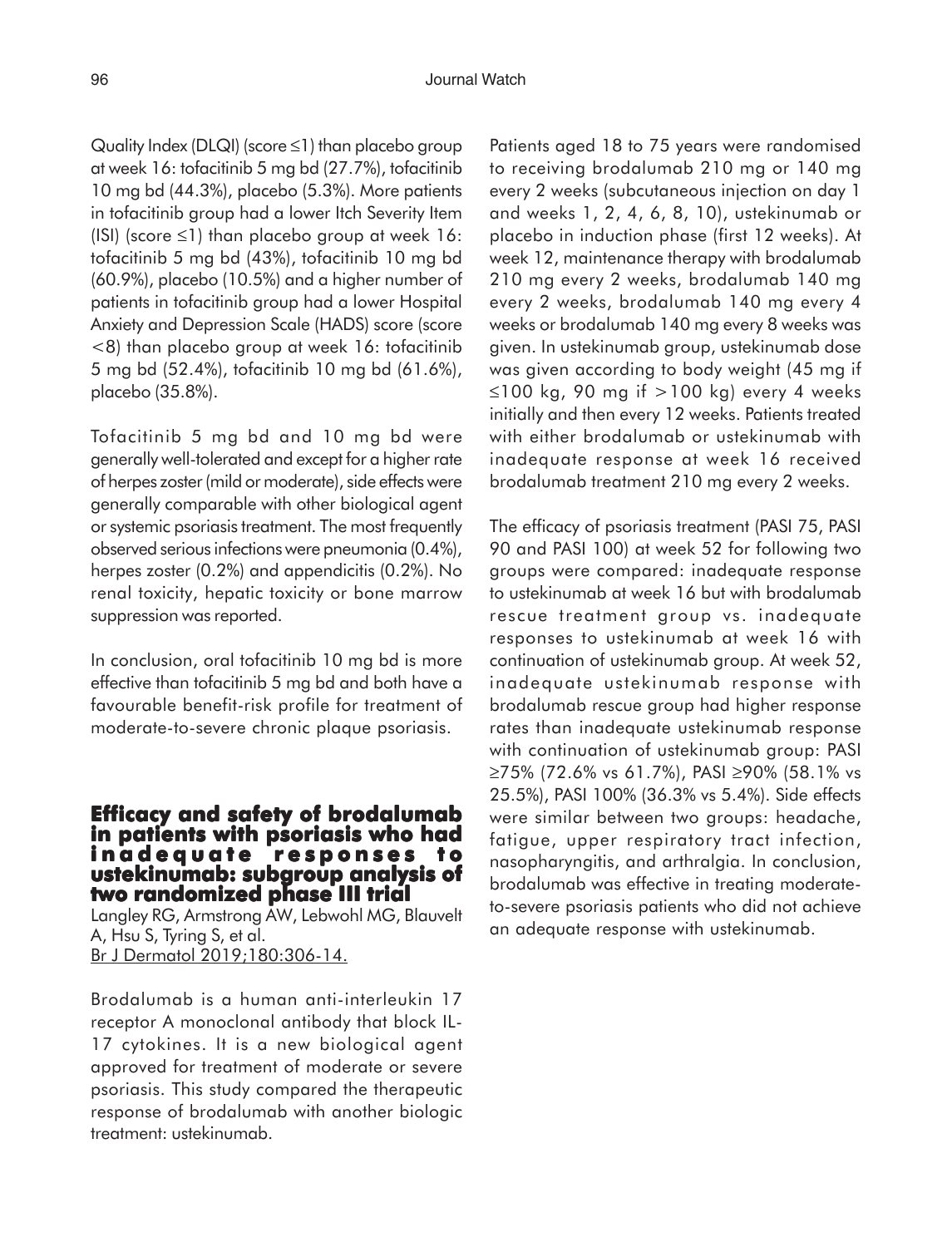#### **University students' behaviours towards accessing sexual health information and treatment information treatment**

Gray BJ, Jones AT, Couzens Z, Tracey Sagar T, Jones D.

Int J STD AIDS 2019;30:671-9.

In general, young people under the age of 25 years are at a relatively greater risk of getting sexually transmitted diseases, including university students. A cross sectional study was conducted in UK through a territory wide online survey between 2012 and 2015. The majority of the responding students were heterosexual and were aged 24 years or younger. The study aimed to explore where these students collected information on sexual health and where they received treatment. Results of the survery showed that most of the participants received sexual health information and advice from the Internet (49.1%) and general practitioners (GP)/family doctors (38.9%). Some obtained information from local sexual health (SH) clinics. Apparently males appeared less likely to seek sexual information than females. Young and older students in contrast to teenagers, were more likely to seek advice from their GP/family doctors and local SH clinics (young students: (AOR 1.47; CI: 1.23-1.75; older students: AOR 2.18; CI: 1.70-2.81) and local SH clinics (young students: AOR 1.49; CI: 1.23-1.81; older students: AOR 2.20; CI: 1.70-2.90). The most favoured facilities for treatment were local SH clinics (24.9%) and GP/family doctors (20.2%). Students who had their first sexual encounter before 16 years old were more likely to seek sexual health treatment at a either local SH clinic (AOR 2.8; CI: 2.31-3.39) or GP/family doctor (AOR 1.73; CI: 1.21-1.83) Males tended to receive treatment less frequently than females (AOR 1.37; CI: 1.17–1.60) and were also less inclined to ask for advice (AOR 2.74; CI: 2.24-3.35). The study also found that bisexual males were more likely to have required sexual health treatment than heterosexual males (AOR 0.65; CI: 0.5-0.86).

# **Diagnostic determination of Diagnostic determination of Norovirus infection as one of the major causes of infectious diarrhea in HIV patients using a multiplex polymerase chain reaction assay**

Yang S, Li M, Cheng J, Wan G, Zhou Y, Jia H, et al. Int J STD AIDS 2019;30:550-6.

In human immunodeficiency virus (HIV)-infected or acquired immunodeficiency syndrome (AIDS) patients, infective diarrhoea is not uncommon. It is known that Norovirus is the commonest contagious pathogen causing gastroenteritis. A 1-year study was conducted in Beijing to look for the occurrence of Norovirus causing diarrhoea in HIV-infected patients. A multiplex polymerase chain reaction was utitilised as a diagnostic tool to detect Norovirus in stool specimens. Samples were obtained from 81 HIV-infected patients with diarrhoea (55 with known pathogens, 26 without identifiable pathogen). Norovirus was detected in 13 (50%) stool specimens from 26 patients having diarrhoea of no identifiable aetiology among which one specimen showed both Norovirus and enterotoxigenic *Escherichia coli* infection. For the remaining 55 patients with identifiable pathogens, 9 (16.4%) of them were also detected positive for Norovirus infection. The study concluded that Norovirus infection is an important cause of diarrhoea among HIVinfected patients.

**Association of Disease Recurrence With Survival Outcomes in Patients With Cutaneous Squamous Cell With Cell Carcinoma of the Head and Neck Treated With Multimodality Therapy** Sun L, Chin RI, Gastman B, Thorstad W, Yom SS, Reddy CA, et al.

JAMA Dermatol. Published online, February 27, 2019. doi:10.1001/jamadermatol.2018.5453.

The aim of this study was to report survival outcomes in patients with cutaneous squamous cell cancer of the head and neck (cSCC-HN) after disease recurrence after surgery and postoperative